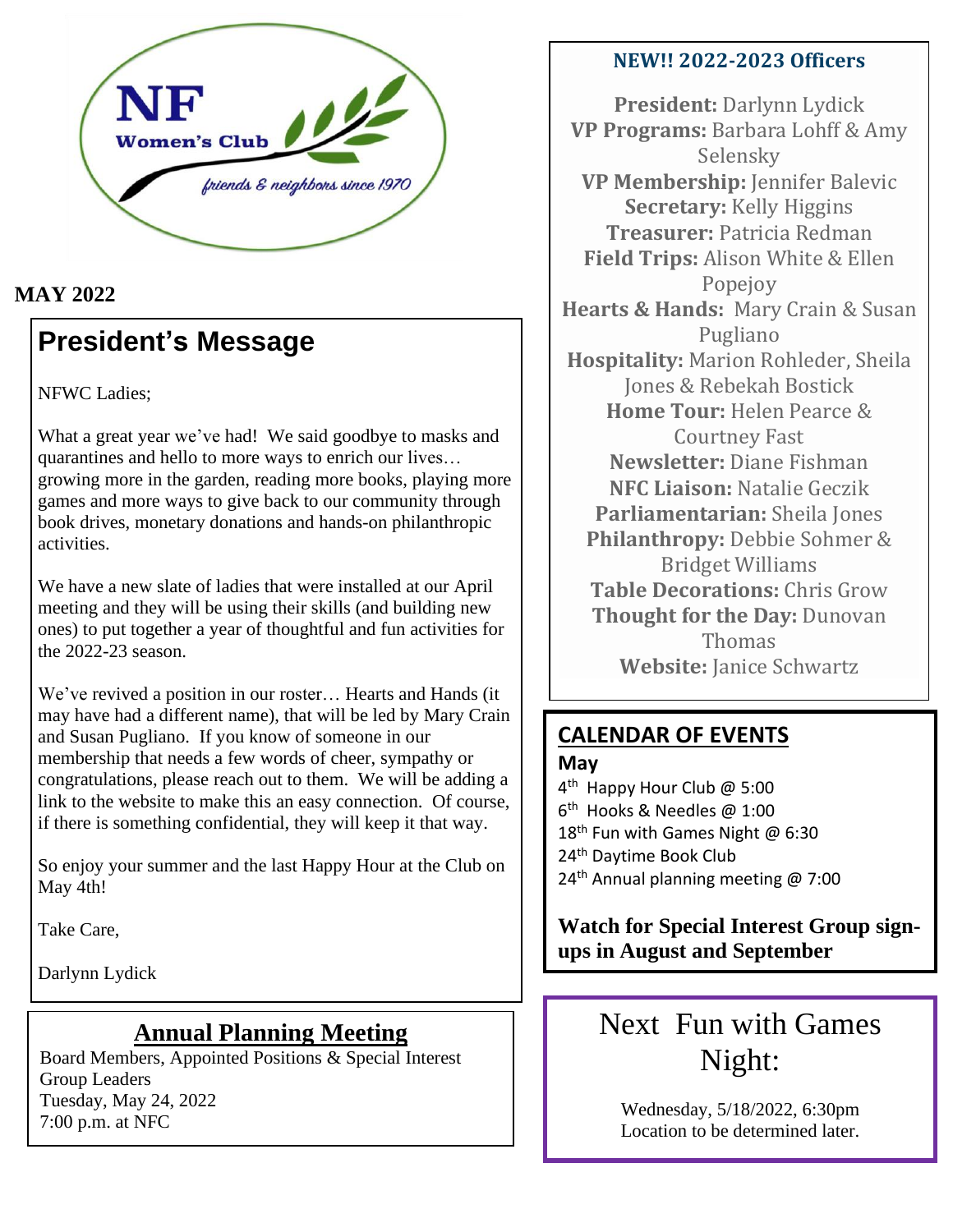

# May in the Garden

#### *This month in your garden:*

- **Prune** Pinch tips of coleus to prevent flowering and encourage bushier, fuller plants. Remove spent blooms on spring and summer annuals to promote new blooms.
- **Birds** Spring migration continues into mid-May. Clean birdbaths often and keep feeders full, and clean them after rainstorms to prevent soggy spoiled seed. Even non-birders can keep fresh water and food out at this time (and also during fall migration) to help our feathered friends.
- **Feed** Fertilize flower beds and vegetable gardens with slow-release organic fertilizers
- **Weeds** Be vigilant about pulling weeds early, make sure areas are mulched properly to prevent future weeds from germinating and help to retain moisture.
- **Pests** Keep an eye out for pests as well as beneficial insects in your vegetable garden. Pick off pests by hand, check for slugs and snails early in the morning or in the evenings when they are active. (sprinkle crushed eggshells around base of plants to deter them).
- **Water -** Deep root watering on trees, lawns, and shrubs is best. It encourages roots to move down into the soil where they will be less susceptible to moisture changes. Avoid short periods of shallow watering, use a tree gator or soaker hose to aid in slow, deep watering.
- **Plant -** summer blooming perennials and annuals. Choose heat-tolerant plants like purslane and bougainvillea for hanging baskets in full sun
- **Plant** okra, cucumbers, pumpkins, basil, garlic chives, peppers, long beans, eggplant, sweet potatoes, arugula, anise hyssop, garlic chives, ginger, lemon verbena, lemon grass, pineapple salvia, rosemary, and turmeric. Container veggie transplants from the nursery in larger pots are okay to plant during May
- **Lawn -** Continue to water between rain events, apply molasses or compost to ensure healthy soil for healthy turf roots.

# **Hooks & Needles**

This lively group of ladies is meeting on Friday, May 6th at 1pm. We will continue to gather over the summer and will try to stick to the first Friday afternoon of the month. Different members are hosting - so if you're interested in joining us, please contact Alison White for the location - 713/724-3451 or [alisonw1025@gmail.com.](mailto:alisonw1025@gmail.com) Bring whatever hobby, craft or creation you're working on - we'd love for you to be a part of our group!

### **Philanthropy Update May 2022**

Well ladies that's a wrap! Thank you for your generosity and patience as we navigated this first year of Philanthropic endeavors. From coffee pods to organic fruit snacks, book drives, Venmo donations, PB and J sandwiches, and 'possums we touched quite a few lives. Thank you for your willingness to listen and learn as went on this journey. Let's plan on making next year even better. We plan on having a robust calendar of activities. Have an idea? Please reach out to Debbie at 832- 434-3916 or Bridget at 281-920-4773. We would love input as to what interests you. Have a wonderful summer!

Debbie Sohmer and Bridget Williams